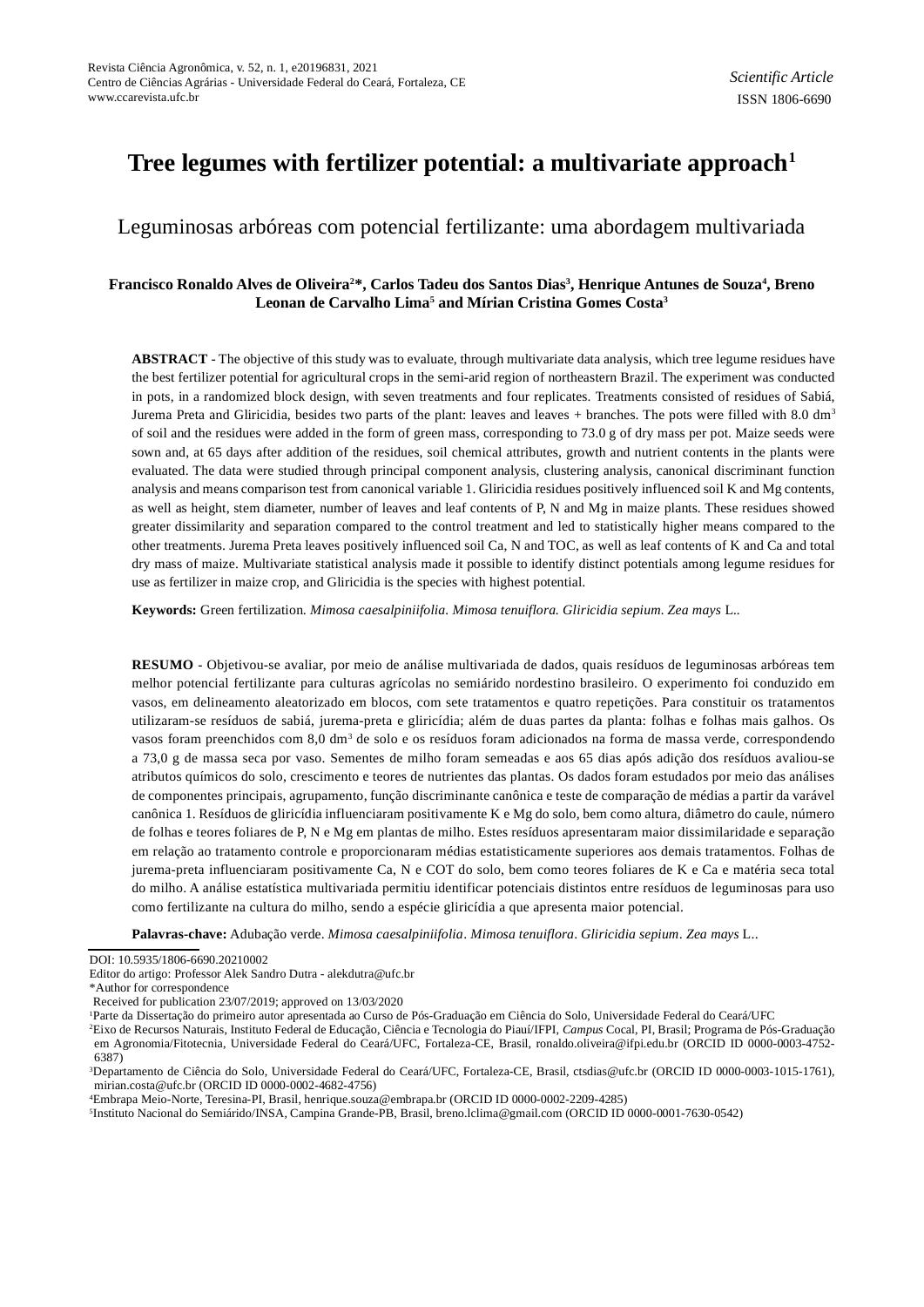### **INTRODUCTION**

Land degradation in northeastern Brazil has increased in the last decade, resulting in the loss of soil fertility. This expansion has occurred mainly in areas of pasture and Caatinga due to the intensive land use, deforestation for the production of firewood and charcoal, in addition to severe droughts that have affected the region, contributing to the increase in the fraction of uncovered soil (TOMASELLA *et al*., 2018).

Techniques that stock organic matter in the soil and improve its fertility, such as the use of crushed plant residues, litter, green manure with tree pruning as occurs in agroforestry systems, among others, assume great importance in agriculture practiced in the semi-arid region, especially for farmers who have low investment capacity, as it is timely to use inputs obtained in rural property (PRIMO *et al*., 2018).

The species of the *Fabaceae* family (legumes) are the most used as green manure because they form symbiotic associations with atmospheric nitrogen-fixing bacteria and have a low C/N ratio, favoring the decomposition and release of nutrients in a relatively short time (CHAER *et al*., 2011; CORREA *et al*., 2014; OLIVEIRA *et al*., 2018). The classic pattern for the decomposition of green manure in the soil has higher rates in the first month, which is attributed to the physical process of removal of the watersoluble fraction by rain or irrigation and to the biological decomposition process, even when the residues remain on the soil surface (AITA; GIACOMINI; CERETTA, 2014).

The decomposition and release of nutrients from green manure crops in the state of Ceará were studied by Pereira, Soares and Miranda (2016), who observed half-life times  $(t_{1/2})$  of 65, 53 and 54 days for nitrogen (N), phosphorus (P) and potassium (K), respectively, in *Crotalaria spectabilis*. For*Canavalia ensiformes,*the values were 67, 70 and 55 days for N, P and K, respectively.

Although green manuring is an ancient management practice, there are still few studies showing the fertilizer potential of tree legume species in the northeastern semiarid region that can support the indication of those that most favor the improvement of soil chemical attributes and the development and nutrition of agricultural crops (OLIVEIRA *et al*., 2018; PRIMO *et al*., 2018), especially with multivariate data analysis.

Multivariate analysis is a set of statistical procedures that allow simultaneously evaluating several variables of a sample or population. In studies with soil management, several researchers have used multivariate techniques for data analysis and interpretation because they enable a better understanding of the complex relationships between soil attributes (MOTA *et al*., 2014, 2017). Evaluating the effect of crop residue management systems on soil physical, chemical and biological properties, Melman *et al.* (2019) reported that multivariate techniques indicated a clear effect of the treatments while univariate tests did not reveal significant differences.

The hypothesis of this study is that multivariate techniques, for allowing simultaneous analysis of soil and plant response variables, make it possible to indicate organic residues with better potential for use as fertilizer. Thus, the objective was to evaluate, through multivariate data analysis, which tree legume residues have the best fertilizer potential for agricultural crops in the semi-arid region of the northeastern Brazil.

#### **MATERIAL AND METHODS**

The experiment was conducted in a greenhouse in the municipality of Sobral, Ceará, Brazil. The climate of the region is BShw (hot semi-arid) according to Köppen's classification, with rainy season extending from January to June, average annual temperature of 27 ºC and average precipitation of 759 mm year<sup>1</sup> (SOUZA *et al.*, 2016).

The experimental design was randomized blocks, with seven treatments and four replicates, and each experimental plot consisted of one pot with capacity of 10 dm<sup>3</sup> , containing one plant. To constitute the treatments, plant residues of three legume species were applied to the soil: Sabiá (*Mimosa caesalpiniifolia* Benth), Jurema Preta (*Mimosa tenuiflora* (Willd.) Poir.) and Gliricidia (*Gliricidia sepium* (Jacq.) Kunth), besides two parts of the plant: leaves and leaves + branches. Thus, the treatments were: T1 - No residue (NR); T2 - Sabiá leaves (SL); T3 - Sabiá leaves + branches (SLB); T4 - Jurema leaves (JL); T5 - Jurema leaves + branches (JLB); T6 - Gliricidia leaves (GL); and T7 - Gliricidia leaves + branches (GLB).

The soil used to fill the pots was collected in the 0-0.30 m layer of a *Luvissolo* (Alfisol) (EMBRAPA, 2006) in an area located in the Desertification Hotspot of Irauçuba, CE, in the district of Jaibaras (3º43'30" South; 40º22'30" West) and average altitude of 94 m, at 10 km distance from the Sobral headquarters (Figure 1). The soil was sieved through a 4.0-mm mesh to retain the coarsest material. Physicochemical characterization followed the procedures described in Teixeira *et al*. (2017), and the results are presented in Table 1.

The plant residues that constituted the treatments were collected directly from plants in the agrosilvopastoral system of Embrapa Goats and Sheep. The chemical characterization of plant tissues and moisture content followed the methodology proposed by Silva (2009), and contents of C, N, P, K, Ca and Mg are described in Table 2.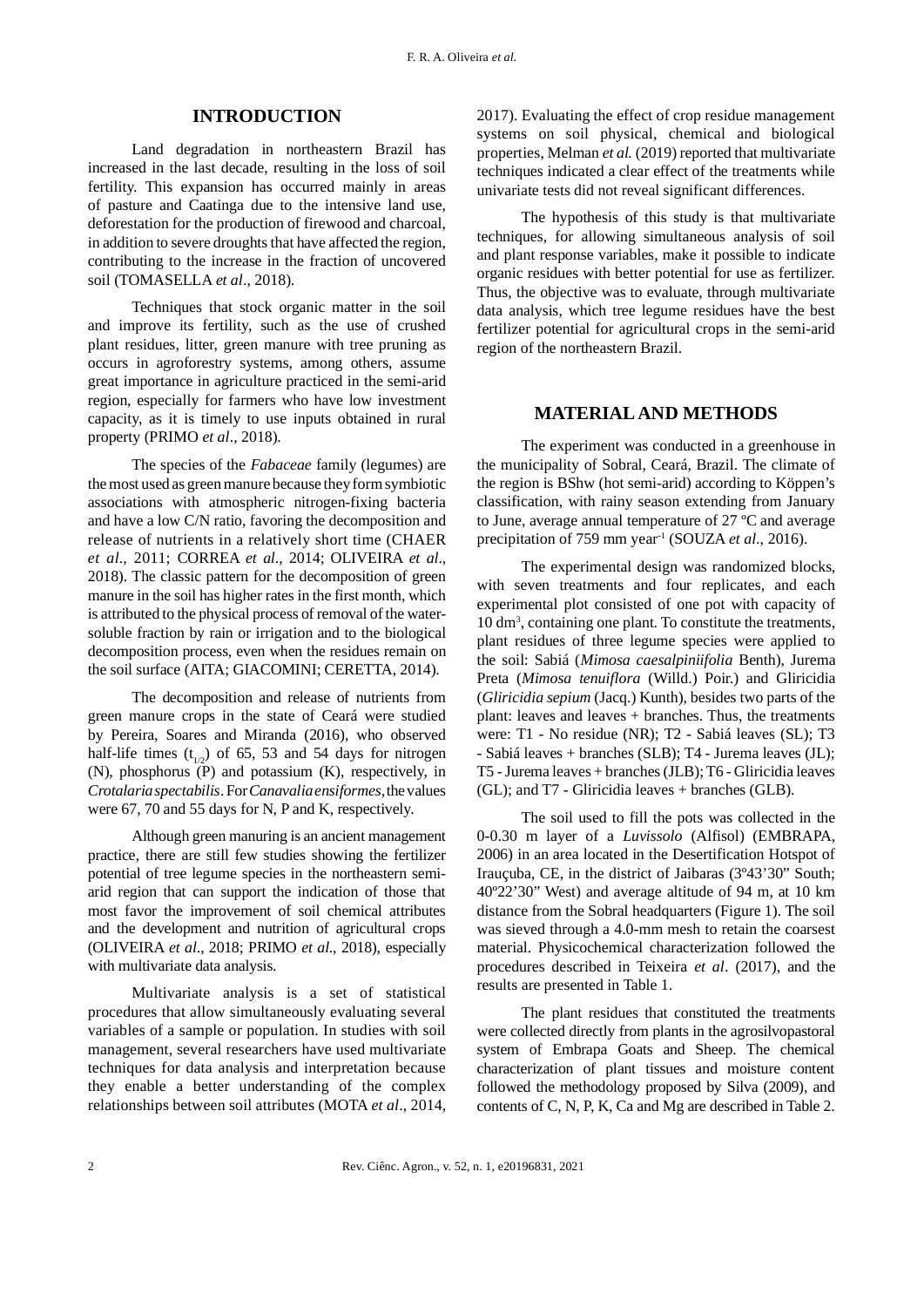

**Figure 1** - Location of the experimental area

**Table 1** - Chemical and physical attributes of the soil used in the experiment

| pH           | EC                    | <b>TOC</b>                  | $P^*$           | K                                                                               | Na   | Ca                    | Mg  | Al         | $(H+A)$ |
|--------------|-----------------------|-----------------------------|-----------------|---------------------------------------------------------------------------------|------|-----------------------|-----|------------|---------|
| (H, O)       | $dS \, \text{m}^{-1}$ | $g kg^{-1}$                 | $mg \, dm^{-3}$ | $--- \text{mmol}_c \text{ dm}^{-3}$ ---------------<br>------------------------ |      |                       |     |            |         |
| 5.3          | 0.5                   | 5.0                         | 3.9             | 2.6                                                                             | 4.2  | 14.6                  | 5.8 | 2.0        | 17.8    |
| <b>BD</b>    | Sand                  |                             | Silt<br>Clay    |                                                                                 |      | <b>Textural class</b> |     |            |         |
| $kg \, dm^3$ |                       | $\cdot$ g $\rm kg$ $^1$ --- |                 |                                                                                 |      |                       |     |            |         |
| 1.5          |                       | 192.0<br>731.0              |                 |                                                                                 | 77.0 |                       |     | Sandy loam |         |

\*Mehlich 1 extractant, EC - Electrical conductivity; TOC - Total organic carbon; BD - Bulk density

**Table 2** - Chemical characterization of residues from legume species used in the study

| <b>Species</b> |               |              | N    | P   | K    | Ca  | Mg  | C/N  |
|----------------|---------------|--------------|------|-----|------|-----|-----|------|
|                | Plant organ   | $-g kg^{-1}$ |      |     |      |     |     |      |
| Sabiá          | Leaf          | 434.8        | 14.1 | 0.8 | 9.0  | 7.0 | 2.5 | 30.8 |
|                | <b>Branch</b> | 506.1        | 6.7  | 0.8 | 6.8  | 6.3 | 0.9 | 75.5 |
| Jurema         | Leaf          | 449.8        | 17.2 | 0.9 | 7.4  | 6.9 | 2.8 | 26.2 |
|                | <b>Branch</b> | 517.3        | 8.6  | 1.0 | 6.0  | 4.5 | 0.6 | 60.2 |
| Gliricídia     | Leaf          | 427.3        | 22.2 | 1.4 | 14.7 | 8.1 | 4.3 | 19.2 |
|                | <b>Branch</b> | 461.1        | 11.6 | 1.7 | 12.7 | 6.3 | 2.2 | 39.8 |

Rev. Ciênc. Agron., v. 52, n. 1, e20196831, 2021 3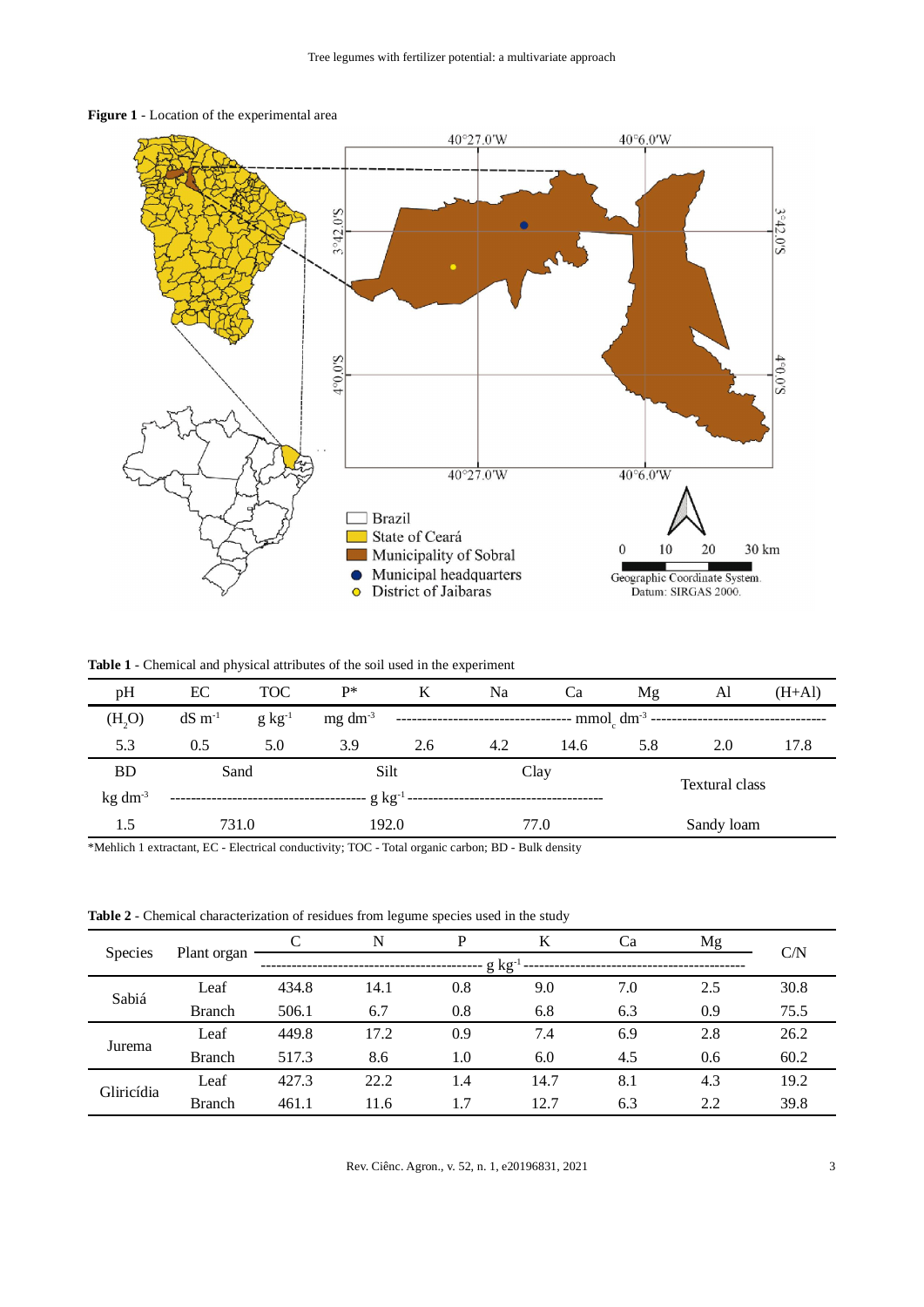The water used for irrigation came from the public supply system of Sobral-CE, and its analysis showed the following chemical characteristics:  $pH =$ 7.0; EC = 0.22 dS m<sup>-1</sup>; Ca<sup>2+</sup> = 0.50; Mg<sup>2+</sup> = 0.75; K<sup>+</sup> = 0.20; Na<sup>+</sup> = 0.70; Cl = 1.25; HCO<sub>3</sub> = 1.0 (mmol<sub>c</sub> L<sup>-1</sup>).

Each pot received  $8.0 \text{ dm}^3$  of soil measured with a 1.0 L graduated cylinder. Based on the results of the chemical characterization analysis, the soil received 108.8 mg dm<sup>-3</sup> of triple superphosphate, which corresponded to 90 kg ha<sup>-1</sup> of  $P_2O_5$  (FERNANDES *et al.*, 1993).

After fertilization, the pots were irrigated until saturation and subsequently planted with maize (*Zea mays* L.) using the variety BRS Gorutuba. Four seeds were sown in each pot at a depth of 2.0 cm. After sowing, residues from the legume species were applied to the pots in the form of green mass.

In addition, each pot received 73.0 g of dry mas, which corresponded to  $17.3$  t ha<sup>-1</sup>. This amount was obtained considering the average production of dry biomass (leaves  $+$  thin branches) among the three species studied, in kg plant<sup>-1</sup> year<sup>-1</sup>. The equivalence for dry mass was obtained from the moisture contents in the leaves and branches of each species. In the treatments composed of leaves + branches, the proportion was 50% for each part of the plant. The fraction "branches" was obtained by selecting branches with diameters  $\leq 1.0$  cm and cutting them into pieces approximately 2.0 cm long.

The amounts of N, P, K, Ca and Mg contained in the residues applied to the pots are presented in Table 3.

Irrigation was performed daily, initially applying a sufficient volume of water to increase soil moisture up to 80% of field capacity. From the second day on, the volume of water to be applied was determined by weighing each pot and calculating the mass difference in comparison to the previous day. Seedlings were thinned

15 days after sowing (DAS), leaving the most vigorous plant in each pot.

Plants were collected at 65 days after sowing (DAS), when 80% had already produced the female inflorescence. Maize growth was evaluated by measurements of plant height (PH), number of leaves (NL), stem diameter (SD), and total dry mass (TDM). PH, SD and NL were determined at the experiment site. To obtain TDM (roots, stem, leaves and inflorescences), the plants were cut close to the soil; their shoots were dried in an air circulation and renewal oven at 65  $\mathrm{C}$  ( $\pm$ 1), and their roots were collected, washed and dried following the same procedure of the shoots. After drying, root and shoot samples were weighed on a precision scale and the values were summed to obtain the TDM. Shoot dry mass samples were crushed in a Wiley-type mill and used to determine the contents of nitrogen (N\_p), phosphorus  $(P_p)$ , potassium  $(K_p)$ , calcium  $(Ca_p)$  and magnesium (Mg\_p) (SILVA, 2009).

Soil sampling was performed after plant collection at a depth of 0.0-0.10 m. A sample was collected for the analyses of hydrogen potential (pH\_s), total organic carbon (TOC\_s), phosphorus (P\_s), sodium (Na\_s), potassium  $(K_s)$ , calcium  $(Ca_s)$ , magnesium  $(Mg_s)$  and potential acidity (H+Al\_s); and another sample was used for the analysis of inorganic nitrogen (IN\_s), obtained from the concentrations of  $NO_3$ -N and  $NH_4$ <sup>+</sup>-N, determined by steam drag distillation (TEIXEIRA *et al*., 2017).

Data were analyzed with multivariate methods using the statistical package SAS (SAS INSTITUTE, 2012). Initially, the data were subjected to principal component analysis, an exploratory technique that aims to reduce the number of variables that need to be considered to a smaller number of indices (principal components), which are linear combinations of the original variables (MANLY; ALBERTO, 2019). One of the main uses of this technique is when the variables originate from

**Table 3** - Amounts of nitrogen (N), phosphorus (P), potassium (K), calcium (Ca) and magnesium (Mg) from tree legume residues added to the soil

| <b>Treatments</b>                    | N      | P     | K                         | Ca    | Mg    |
|--------------------------------------|--------|-------|---------------------------|-------|-------|
|                                      |        |       | $mg$ pot <sup>-1</sup> -- |       |       |
| Sabiá leaves of (SL)                 | 1029.3 | 60.5  | 657.0                     | 511.7 | 182.5 |
| Sabiá leaves + branches (SLB)        | 759.2  | 60.9  | 576.7                     | 486.1 | 124.1 |
| Jurema leaves (JL)                   | 1255.6 | 62.0  | 540.2                     | 503.7 | 204.4 |
| Jurema leaves $+$ branches (JLB)     | 941.7  | 68.6  | 489.1                     | 417.1 | 124.1 |
| Gliricidia leaves (GL)               | 1620.6 | 103.6 | 1073.1                    | 593.4 | 313.9 |
| Gliricidia leaves $+$ branches (GLB) | 1233.7 | 114.6 | 1000.1                    | 527.7 | 237.2 |

4 Rev. Ciênc. Agron., v. 52, n. 1, e20196831, 2021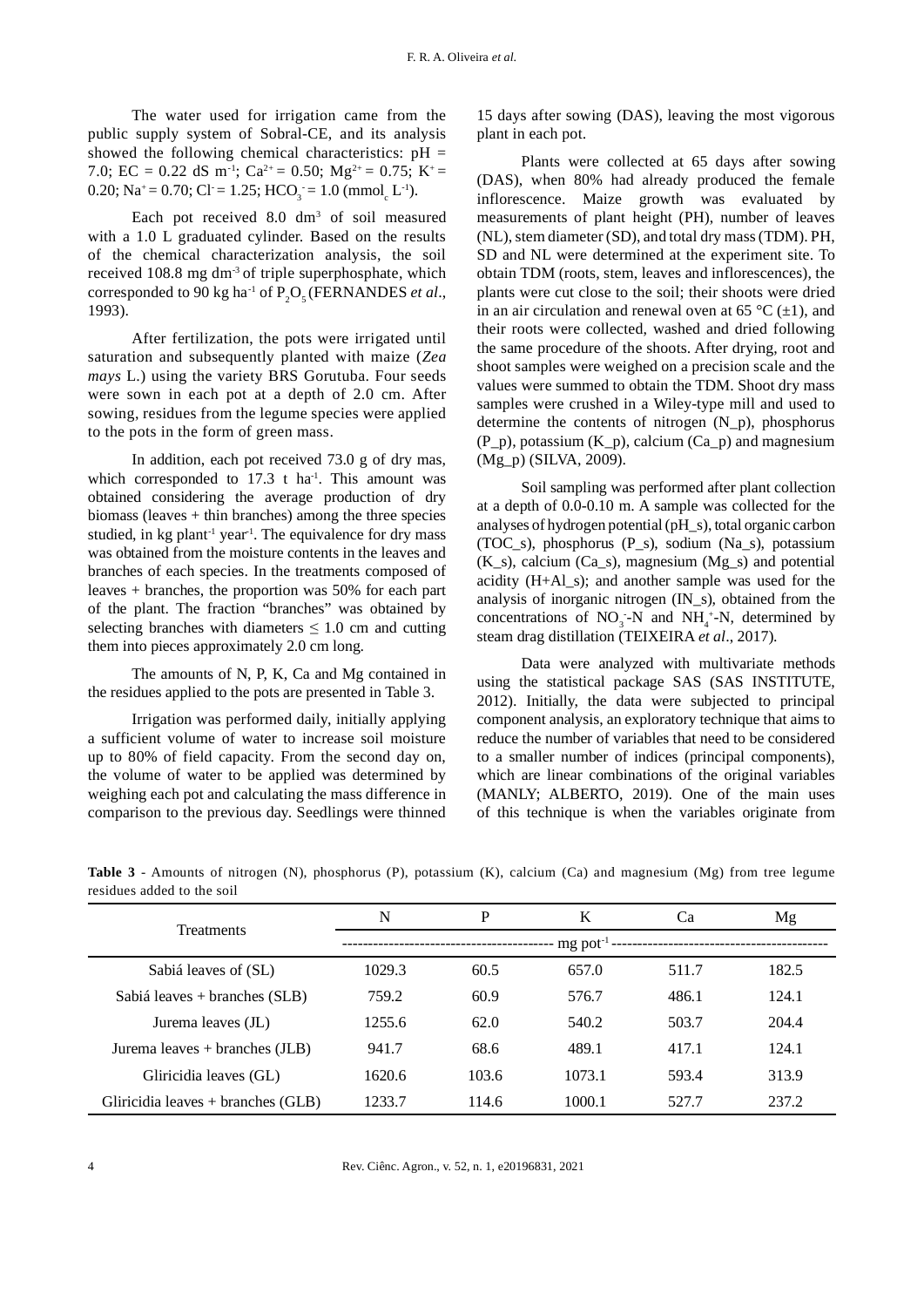processes in which several characteristics must be observed simultaneously and there is a link between them, determined by correlation (VICINI *et al*., 2018), as occurs in the present study. Thus, with this analysis, it was sought to characterize the influence of treatments through the linear combinations that most explain the total variance of the original data. The set of data composed of the means of the variables of each treatment were standardized ( $\mu = 0$ ;  $\sigma^2 = 1$ ), aiming to eliminate the influence of the different units of measurement of the variables on the final result. The criterion for choosing the number of components was to select those that had eigenvalues greater than one (MANLY; ALBERTO, 2019).

Next, the data were subjected to cluster analysis, a numerical exploratory technique that aims to identify similar objects, individuals or treatments, and the groups formed show homogeneity within groups and heterogeneity between groups (VICINI *et al*., 2018). Thus, it was sought to identify which residues show the greatest dissimilarity with the control treatment (without residue application), thus suggesting greater fertilizer potential. The hierarchical method of mean linkage between groups (UPGMA) was used with data standardization and Euclidean distance as a measure of dissimilarity.

Finally, the canonical discriminant function analysis was performed using the data set with repetitions. This technique offers the possibility of separating different groups based on the available measures (MANLY; ALBERTO, 2019), making it possible to verify if there are significant differences between the groups, in addition to identifying the variables that discriminate treatments in different groups (VICINI *et al*., 2018). Thus, it was sought to show the greatest separation between treatments (groups), with the two best dimensions being analyzed by canonical variables 1 and 2 (CAN1 and CAN2). Additionally, to test the hypothesis that the means are not equal and verify the statistical difference between the treatments, the means were compared by Tukey test, at 5% significance level, using the canonical variable 1 (CAN1). For this, the data were subjected to the Shapiro-Wilk, Levene's and Student's t-tests to verify the multivariate normality, homogeneity of variances and discrepant points, respectively.

# **RESULT AND DISCUSSION**

Principal component analysis showed that the two selected components explained 63.21% of the total data variance, of which 45.17% was explained by component 1 (PC1) and 18.04% by component 2 (PC2), as presented in Table 4. The third principal component, despite having eigenvalue greater than one, was not considered because it did not add important information. Regarding the correlation between the variables and the principal components, those with weight coefficients greater than 0.30 were considered relevant (Table 4).

The treatments Gliricidia leaves and Gliricidia leaves  $+$  branches led to higher values of K and Mg in soil, plant growth (PH, SD and NL), leaf contents of P, N and Mg, and low values of Na and P in soil (Figure 2).

It is evident that Gliricidia residues stand out from the others, being the only ones located in the first quadrant of the graph, with positive weights for the variables mentioned, considering the two components analyzed. This result can be explained by the fact that Gliricidia is the species that had the lowest C/N ratio, both in leaves and branches (Table 2). In addition, Gliricidia residues influenced higher K contents in soil, which favors the development of maize plants due to the greater influx of water in root cells, increasing the efficiency in the absorption of water and nutrients (GUO *et al.*, 2017).

The residues of Jurema leaves led to higher values of Ca, IN and TOC in soil, leaf contents of K and Ca, and total dry mass (Figure 2). In this case, Jurema leaves, besides having a relatively low C/N ratio (Table 2), also have a larger contact surface (tiny leaflets), which facilitates their decomposition and, consequently, the availability of nutrients (OLIVEIRA *et al*., 2018). It is also observed that the residues of Jurema leaves influenced higher values of potential acidity and lower values of pH. It is worth pointing out that the decomposition of organic residues initially contemplates the release of organic acids, which, within the studied period (65 days), may have favored the increase in potential acidity and, consequently, the decrease in pH. Despite the high values for the variables mentioned, such temporary condition of lower pH associated with Jurema Preta leaves certainly negatively affected the absorption of nutrients by maize plants, which shows lower potential of the leaves of this species compared to Gliricidia residues in the time studied.

The treatments Sabiá leaves, Sabiá leaves + branches and control were characterized by having high values only for soil pH (Figure 2). On the other hand, they led to lower values of Ca, IN, TOC and H+Al in soil, leaf contents of K and Ca, and total dry mass of maize plants. Studies involving Sabiá show that this species has high levels of lignin, polyphenols and cellulose in both 'leaf' and 'branch' fractions (COSTA *et al.*, 2014), compromising the release of nutrients. In addition, Ca is the main constituent of the middle lamella of the cell wall, constituting the most recalcitrant component of plant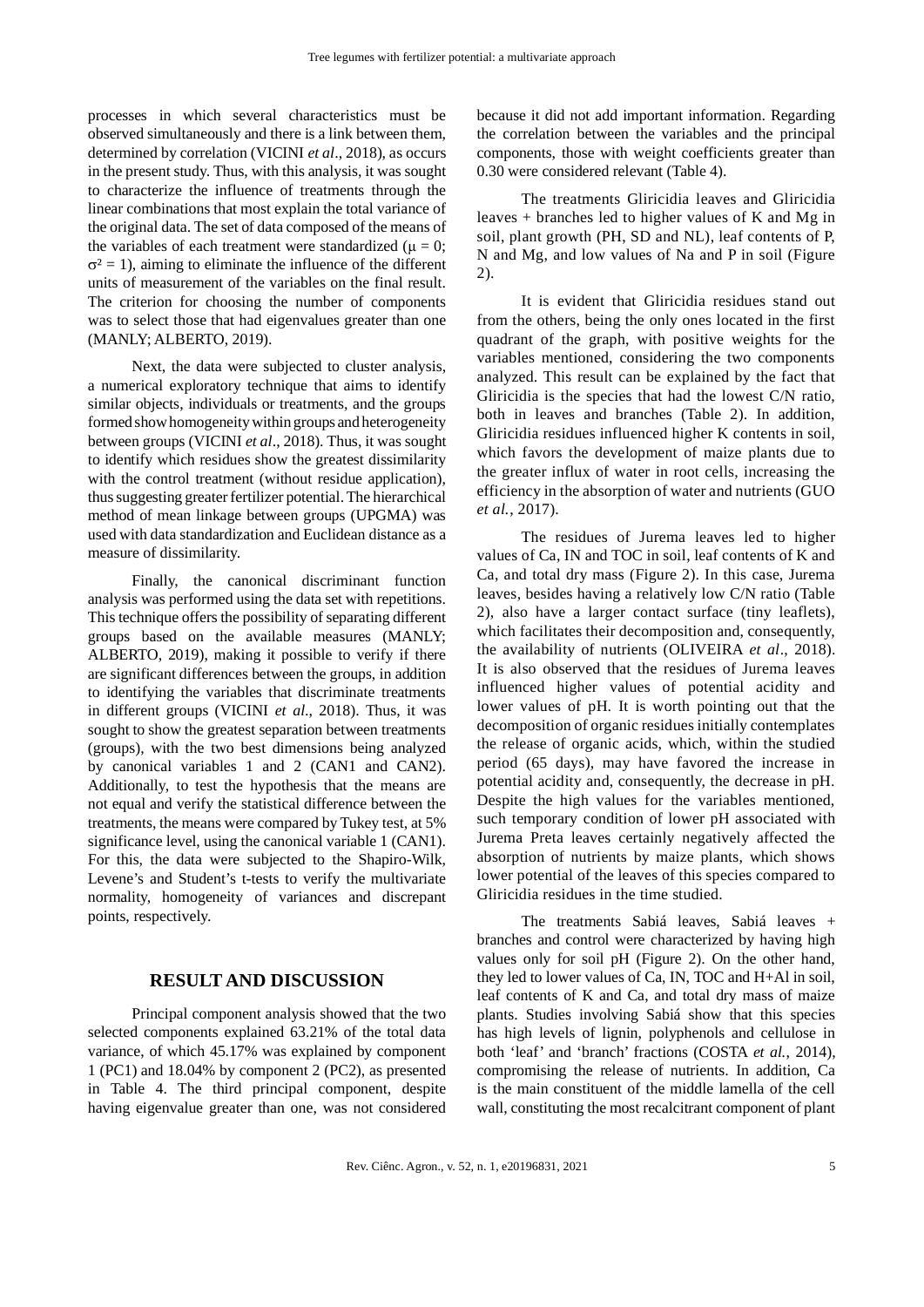| Variable                             | PC1     | PC <sub>2</sub> |
|--------------------------------------|---------|-----------------|
| Plant height (PH)                    | 0.30    | 0.20            |
| Number of leaves (NL)                | 0.20    | 0.30            |
| Stem diameter (SD)                   | 0.20    | 0.33            |
| Total dry mass (TDM)                 | 0.33    | $-0.01$         |
| Nitrogen in plant $(N_p)$            | 0.30    | 0.21            |
| Phosphorus in plant $(P_p)$          | 0.10    | 0.50            |
| Potassium in plant $(K_p)$           | 0.30    | $-0.10$         |
| Calcium in plant $(Ca_p)$            | 0.20    | $-0.02$         |
| Magnesium in plant $(Mg_p)$          | 0.30    | 0.20            |
| Inorganic nitrogen in soil $(IN_s)$  | 0.31    | $-0.02$         |
| pH in soil (pH_s)                    | $-0.01$ | 0.41            |
| Total organic carbon in soil (TOC_s) | 0.30    | $-0.02$         |
| Phosphorus in soil $(P_s)$           | $-0.01$ | $-0.10$         |
| Potassium in soil $(K_s)$            | 0.30    | 0.20            |
| Sodium in soil (Na_s)                | $-0.02$ | $-0.01$         |
| Calcium in soil (Ca_s)               | 0.30    | $-0.07$         |
| Magnesium in soil $(Mg_s)$           | 0.30    | 0.09            |
| Potential acidity in soil (H+Al_s)   | 0.22    | $-0.04$         |
| Eigenvalues                          | 8.13    | 3.24            |
| Explained variance (%)               | 45.17   | 18.04           |
| Accumulated explained variance (%)   | 45.17   | 63.21           |

**Table 4** - Weight coefficients (eigenvectors), eigenvalues and variance explained by each principal component (PC1 and PC2), from the variables studied

**Figure 2** - Biplot showing the relation between variables and treatments for the first two principal components (PC1 and PC2)



NR - No residue; SL - Sabiá leaves; SLB - Sabiá leaves + branches; JL - Jurema leaves; JLB - Jurema leaves + branches; GL - Gliricidia leaves; GLB - Gliricidia leaves + branches

tissue (PAULA *et al.*, 2015), which makes its release little significant in the studied time, justifying the lower values of Ca contents in the soil and in the plant. For pH and potential acidity, as the decomposition of these residues was slower, considering lower values for TOC, the release of organic acids was not enough to influence these soil attributes.

Jurema leaves + branches influenced only the contents of Na and P in the soil (Figure 2), but these two variables were not considered relevant for the principal components 1 and 2 as they had low weight coefficients (Table 4). This can be justified by the fact that the mixture with the branches fraction, which has a higher C/N ratio, reduce the speed of decomposition of the residues and mineralization of nutrients. It is also hypothesized that Jurema residues containing branches, for having high tannin contents, cause negative allelopathic effects, affecting the development of maize plants. Silveira, Maia and Coelho (2012) report that aqueous extracts of Jurema Preta bark have a phytotoxic effect on the development of the test crop and, at the highest concentrations, drastically affect the lengths of roots and shoots.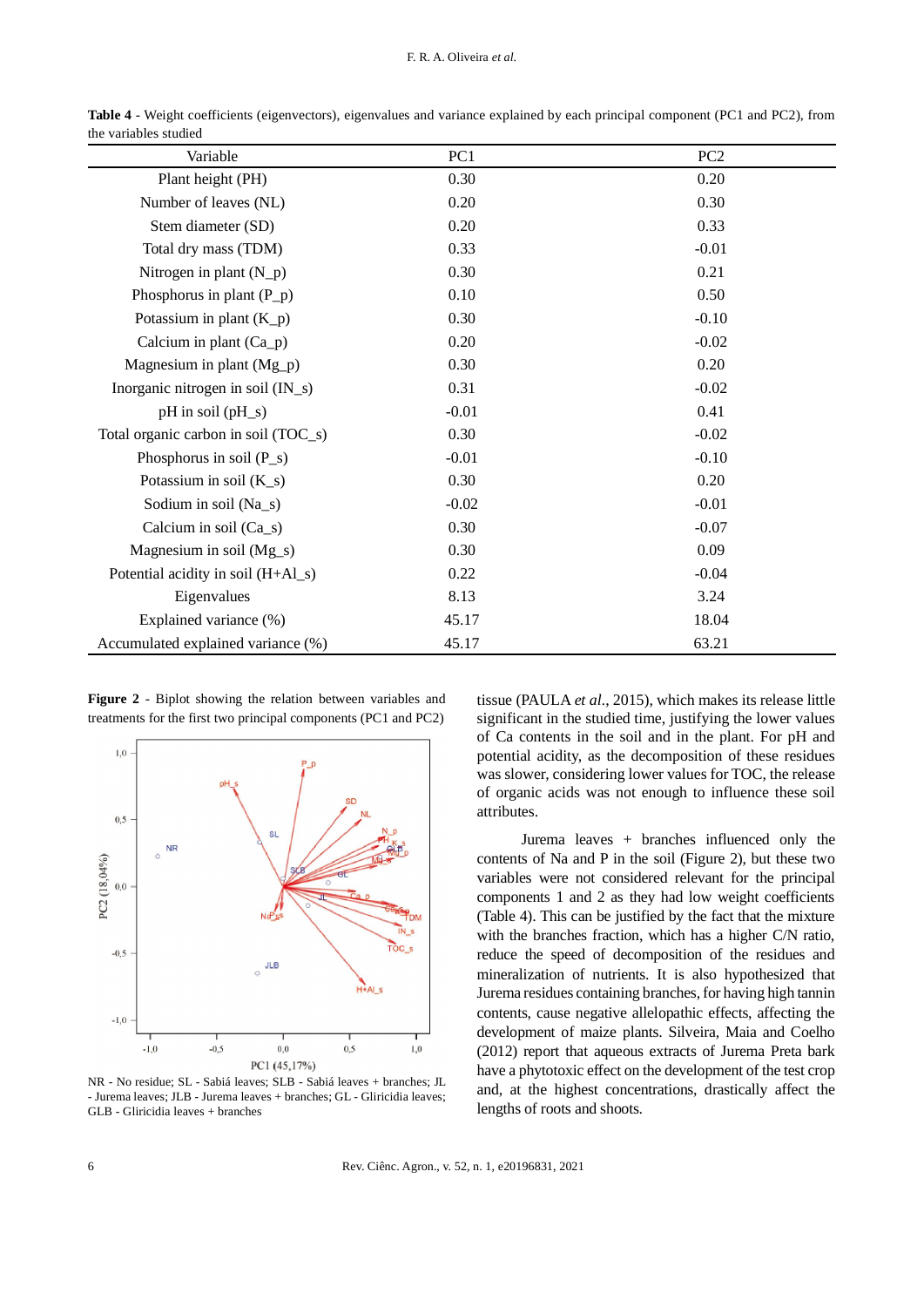Cluster analysis shows the dissimilarity between treatments from the joint analysis of soil and plant variables (Figure 3). With a cut at 5.0 of Euclidean distance, five groups were formed. By analyzing the dendrogram from left to right, it can be verified that the first two groups are formed by Gliricidia leaves + branches and Jurema leaves. The third group is formed by the treatments Gliricidia leaves and Jurema leaves + branches. The fourth group is formed by the treatments Sabiá leaves + branches and Sabiá leaves, is the one with the lowest dissimilarity with the control treatment (fifth group). This result mainly suggests the potential of Gliricidia residues and Jurema leaves to improve soil chemical attributes, growth and nutrient contents in maize, since they are the ones with the greatest dissimilarity in relation to the control treatment (No residue).

**Figure 3** - Dendrogram of dissimilarity between treatments established by Euclidean distance from the soil and plant variables studied



NR - No residue; SL - Sabiá leaves; SLB - Sabiá leaves + branches; JL - Jurema leaves; JLB - Jurema leaves + branches; GL - Gliricidia leaves; GLB - Gliricidia leaves + branches

The discriminant function analysis, using canonical variables 1 and 2 (CAN1 and CAN2), shows the separation between treatments, with canonical correlation of 0.99 in CAN1 and 0.96 in CAN2 (Table 5). Additionally, it can be observed that 89.68% of the total variation of the data is explained by the first two canonical variables, with 74.70% explained by CAN1 and 14.98% by CAN2.

The separation between treatments from the joint analysis of soil and plant variables is evident in Figure 4. It can be verified that the treatments that most distance themselves from the control (NR - no residue) form two groups. The farthest one is formed by the treatment of Gliricidia leaves, followed by the treatment consisting of Gliricidia leaves + branches. The other treatments constituted three groups, the first formed by the treatments Jurema leaves, Jurema leaves + branches and Sabiá leaves + branches, and it was not possible to identify separation; close to it was the treatment of Sabiá leaves. These two groups were the ones that least distanced themselves from the control treatment, which in turn grouped separately.

From the raw canonical coefficients of CAN1 (Table 5), it was verified that the treatments were separated because they resulted in high coefficients for phosphorus in the plant, inorganic nitrogen and potassium in the soil, and low coefficients for phosphorus in the soil  $[CAN1 = 7.29(P_p) + 2.56(IN_s)]$  $+ 5.98(K_s) - 4.64(P_s)$ .

In relation to phosphorus, it is important to highlight that the plants received phosphate fertilization; however, as the same amount was applied for all treatments, it probably did not influence the separation of treatments by the discriminant function analysis. Thus, the high contribution of P in the plant may be related to the rapid release of this nutrient in the initial period of decomposition of the residues, since most of the P in the plant tissue is in the vacuole of the cells, in the mineral form of inorganic phosphorus (Pi), highly soluble in water (AITA; GIACOMINI; CERETTA, 2014; MARSCHNER, 1995). Moreover, the stock of organic residues with low C/N ratio may have stimulated mineralization, turning organic P into inorganic P, which was absorbed by maize plants. On the other hand, the low concentration in the soil at the end of cultivation can be explained by the export of P by maize crop coupled with phosphate adsorption to soil constituents, which can occur in tropical regions even in poorly weathered soils (NOVAIS; SMYTH; NUNES, 2007).

The contribution of soil nitrogen to the separation of groups confirms the potential of tree legumes to supply this nutrient to the system, especially species with lower C/N ratio (CHAER *et al*., 2011; CORREA *et al*., 2014), as is the case of Gliricidia and Jurema Preta leaves (Table 2). The importance of potassium for the separation of groups is explained by the fact that this nutrient is not part of structural components of plant cells, being found in the ionic form in the vacuole of these cells (MARSCHNER, 1995). For this reason, K is the nutrient most rapidly released from plant residues and can be washed from the organic material soon after the death of the cells (AITA; GIACOMINI; CERETTA, 2014; ERNANI; ALMEIDA; SANTOS, 2007).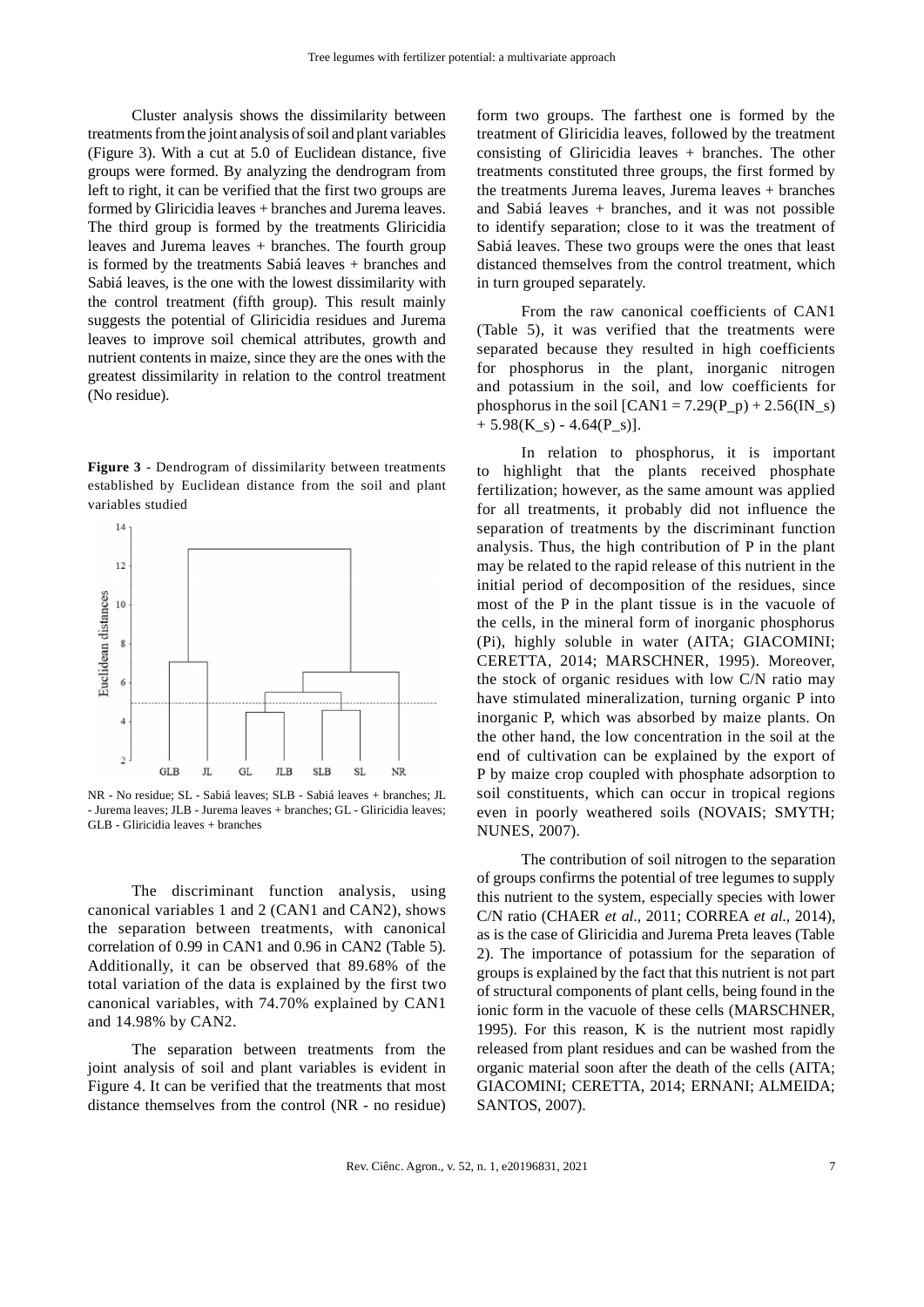**Table 5 -** Raw canonical coefficients of the canonical variables 1 and 2 (CAN1 and CAN2)

| Variable                             | CAN1    | CAN <sub>2</sub> |
|--------------------------------------|---------|------------------|
| Plant height (PH)                    | $-0.18$ | 0.13             |
| Number of leaves (NL)                | 1.23    | $-0.64$          |
| Stem diameter (SD)                   | $-1.25$ | 1.71             |
| Total dry mass (TDM)                 | $-0.76$ | 1.70             |
| Nitrogen in plant $(N_p)$            | 0.48    | 0.57             |
| Phosphorus in plant $(P_p)$          | 7.79    | $-5.6$           |
| Potassium in plant $(K_p)$           | 1.31    | $-0.83$          |
| Calcium in plant $(Ca_p)$            | $-1.25$ | 0.84             |
| Magnesium in plant (Mg_p)            | $-0.04$ | 0.34             |
| Inorganic nitrogen in soil (IN_s)    | 2.56    | $-0.10$          |
| $pH$ in soil $(pH_s)$                | 1.89    | $-6.32$          |
| Total organic carbon in soil (TOC_s) | 0.47    | $-0.15$          |
| Phosphorus in soil $(P_s)$           | $-4.64$ | 1.98             |
| Potassium in soil $(K_s)$            | 5.98    | $-0.63$          |
| Sodium in soil (Na_s)                | $-0.28$ | $-0.98$          |
| Calcium in soil (Ca_s)               | $-1.15$ | 0.18             |
| Magnesium in soil (Mg_s)             | 1.16    | $-1.82$          |
| Potential acidity (H+Al_s)           | $-1.96$ | 2.32             |
| Canonical correlation                | 0.99    | 0.96             |
| Total variance (%)                   | 74.70   | 14.98            |
| Accumulated variance (%)             | 74.70   | 89.68            |
| Pr > F                               | < 0.00  | 0.13             |

Finally, in order to confirm the difference between the treatments, Tukey test  $(p<0.05)$  was performed from the canonical variable 1 (CAN1) (Table 6).

It worth pointing out that the  $H_0$  hypotheses of normality of CAN1 residuals  $(p=0.35)$  and homogeneity of treatment variances (p=0.08) were not rejected, and no discrepant points were verified (p>0.05). In general, it was verified that all residues applied led to statistically higher means than those observed in the control treatment. However, Gliricidia residues stand out for resulting in positive means and statistical superiority compared to other residues added.

The techniques used showed coherent results, as a whole, making it possible to identify which residues of the studied legume species have the greatest potential for use as fertilizer, unlike the result observed by Oliveira *et al.* (2018), who adopted univariate techniques for analyzing data of a similar study and did not find responses that allowed them to indicate the best species or part of the plant for this purpose.

**Figure 4 -** Dispersion of treatments according to the canonical variables 1 and 2 (CAN1 and CAN2) from soil and plant variables



NR - No residue; SL - Sabiá leaves; SLB - Sabiá leaves + branches; JL - Jurema leaves; JLB - Jurema leaves + branches; GL - Gliricidia leaves; GLB - Gliricidia leaves + branches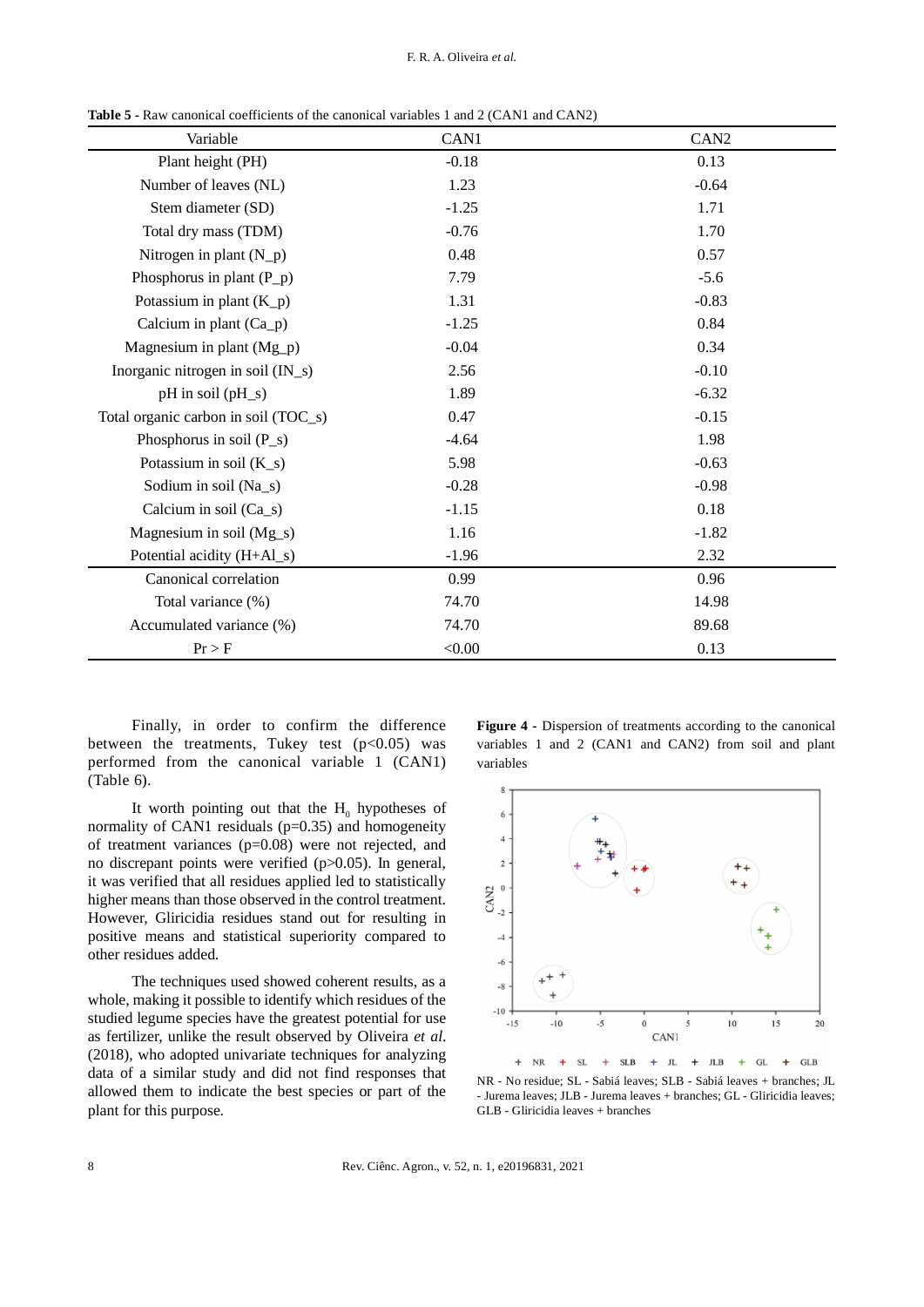**Table 6** - Comparison of treatment means from the canonical variable 1 (CAN1)

| чеш.       | ιD<br><b>NL</b><br>11 V<br>the contract of the contract of the | CΠ<br>ື<br>$\sim$ $-$ | பட                                 | ــد ب                                       | $\mathbf{r}$                                    | $\sim$<br>ىت          | $\mathbf{v}$<br>ىبى  |
|------------|----------------------------------------------------------------|-----------------------|------------------------------------|---------------------------------------------|-------------------------------------------------|-----------------------|----------------------|
| Means<br>. | $\sim$<br>$\Omega$<br>-<br>_____<br>$\sim$                     | . .<br>∽<br>-         | $\sim$ $\sim$<br>~<br>n4<br>-<br>u | $\sim$<br>40<br>ື<br>$\cdot$ $\circ$ $\sim$ | $\overline{\phantom{a}}$<br>$-4$<br>ึ่น<br>____ | ΛQ<br>۰/۱<br>a<br>$-$ | ۱ΛQ<br>$\sim$ $\sim$ |

Means followed by the same letter do not differ by Tukey test at 0.05 probability level. NR - No residue; SL - Sabiá leaves; SLB - Sabiá leaves + branches; JL - Jurema leaves; JLB - Jurema leaves + branches; GL - Gliricidia leaves; GLB - Gliricidia leaves + branches

# **CONCLUSIONS**

- 1. Multivariate statistical analysis made it possible to identify distinct potentials among residues of legume species to be used as fertilizer for maize crop;
- 2. Among the residues of the tree legumes studied, the ones with the highest potential for fertilizer are Gliricidia leaves and Gliricidia leaves + branches;
- 3. Jurema Preta leaves have potential for fertilizer, but to a lesser extent than Gliricidia residues;
- 4. Jurema Preta leaves + branches, Sabiá leaves + branches and Sabiá leaves have low potential for fertilizer when the intent is to obtain results up to 65 days.

# **ACKNOWLEDGEMENTS**

The authors thank Universidade Federal do Ceará (UFC) and the Graduate Program in Soil Science of this institution; Conselho Nacional de Desenvolvimento Científico e Tecnológico (CNPq); Coordenação de Aperfeiçoamento de Pessoal de Nível Superior (CAPES); Embrapa Caprinos e Ovinos; Instituto Federal do Ceará (IFCE), Sobral campus; and the Municipality of Sobral, CE, for their support to conduct this study.

### **REFERENCES**

AITA, C.; GIACOMINI, S. J.; CERETTA, C. A. Decomposição e liberação de nutrientes dos resíduos culturais de adubos verdes. *In*: LIMA FILHO, O. F. de *et al*. (ed.). **Adubação verde e plantas de cobertura no Brasil**: fundamentos e práticas. Brasília: Embrapa, 2014. cap. 6, p. 225-264.

CHAER, G. M. *et al*. Nitrogen-fixing legume tree species for the reclamation of severely degraded lands in Brazil. **Tree Physiology**, v. 31, n. 2, p. 139-149, 2011.

CORREA, A. L. *et al*. Adubação verde com crotalária consorciada ao minimilho antecedendo a couve-folha sob manejo orgânico. **Revista Ceres**, v. 61, n. 6, p. 956-963, 2014.

COSTA, M. G. *et al*. Leguminosas arbóreas para recuperação de áreas degradadas com pastagem em Conceição de Macabu, Rio de Janeiro, Brasil. **Scientia Forestalis/Forest Sciences**, v. 42, n. 101, p. 101-112, 2014.

EMPRESA BRASILEIRA DE PESQUISA AGROPECUÁRIA. **Mapa exploratório**: reconhecimento de solos do município de Sobral-CE. Recife: Embrapa Solos UEP Recife, 2006. Escala 1:600.000. Disponível em: http://solos.uep.cnps.embrapa.br/ index.php?link=ce. Acesso em: 10 set. 2017.

ERNANI, P. R.; ALMEIDA, J. A.; SANTOS, F. C. Potássio. *In*: NOVAIS, R. F. *et al*. (ed.). **Fertilidade do solo**. Viçosa, MG: SBCS, 2007. cap. 9, p. 551-589.

FERNANDES, V. L. B. *et al*. **Recomendações de adubação e calagem para o estado do Ceará**. Fortaleza: Imprensa Universitária, 1993. 247 p.

GUO, K. *et al*. Interaction between calcium and potassium modulates elongation rate in cotton fiber cells. **Journal of Experimental Botany**, v. 68, n. 18, p. 5161-5175, 2 nov. 2017.

MANLY, B. F. J.; ALBERTO, J. A. N. **Métodos estatísticos multivariados**: uma introdução. 4. ed. Porto Alegre: Bookman, 2019. 254 p.

MARSCHNER, H. **Mineral nutrition of higher plants**. 2. ed. London: Academic Press, 1995. 889 p.

MELMAN, D. A. *et al.* Tillage and residue management drive rapid changes in soil macrofauna communities and soil properties in a semiarid cropping system of Eastern Colorado. **Applied Soil Ecology**, v. 143, p. 98-106, 2019.

MOTA, J. C. A. *et al.* Impactos de uso e manejo do solo na variabilidade e qualidade de atributos físicos de Cambissolos. **Revista Agro@Mbiente on-Line**, v. 11, n. 4, p. 277, 2017.

MOTA, J. C. A. *et al*. Uni and multivariate analyses of soil physical quality indicators of a Cambisol from Apodi Plateau - CE, Brazil. **Soil and Tillage Research**, v. 140, p. 66-73, 2014.

NOVAIS, R. F.; SMYTH, T. J.; NUNES, F. N. Fósforo. *In*: NOVAIS, R. F. *et al*. (ed.). **Fertilidade do solo**. Viçosa, MG: SBCS, 2007. cap. 8, p. 471-550.

OLIVEIRA, F. R. A. *et al*. Green fertilization with residues of leguminous trees for cultivating maize in degraded soil. **Revista Caatinga**, v. 31, n. 4, p. 798-807, 2018.

PAULA, P. D. *et al*. Decomposição das podas das leguminosas arbóreas *Gliricidia sepium* e *Acacia angustissima* em um sistema agroflorestal. **Ciencia Florestal**, v. 25, n. 3, p. 791- 800, 2015.

PEREIRA, N. S.; SOARES, I.; MIRANDA, F. R. Decomposition and nutrient release of leguminous green manure species in the Jaguaribe-Apodi region, Ceará, Brazil. **Ciência Rural**, v. 46, n. 6, p. 970-975, 2016.